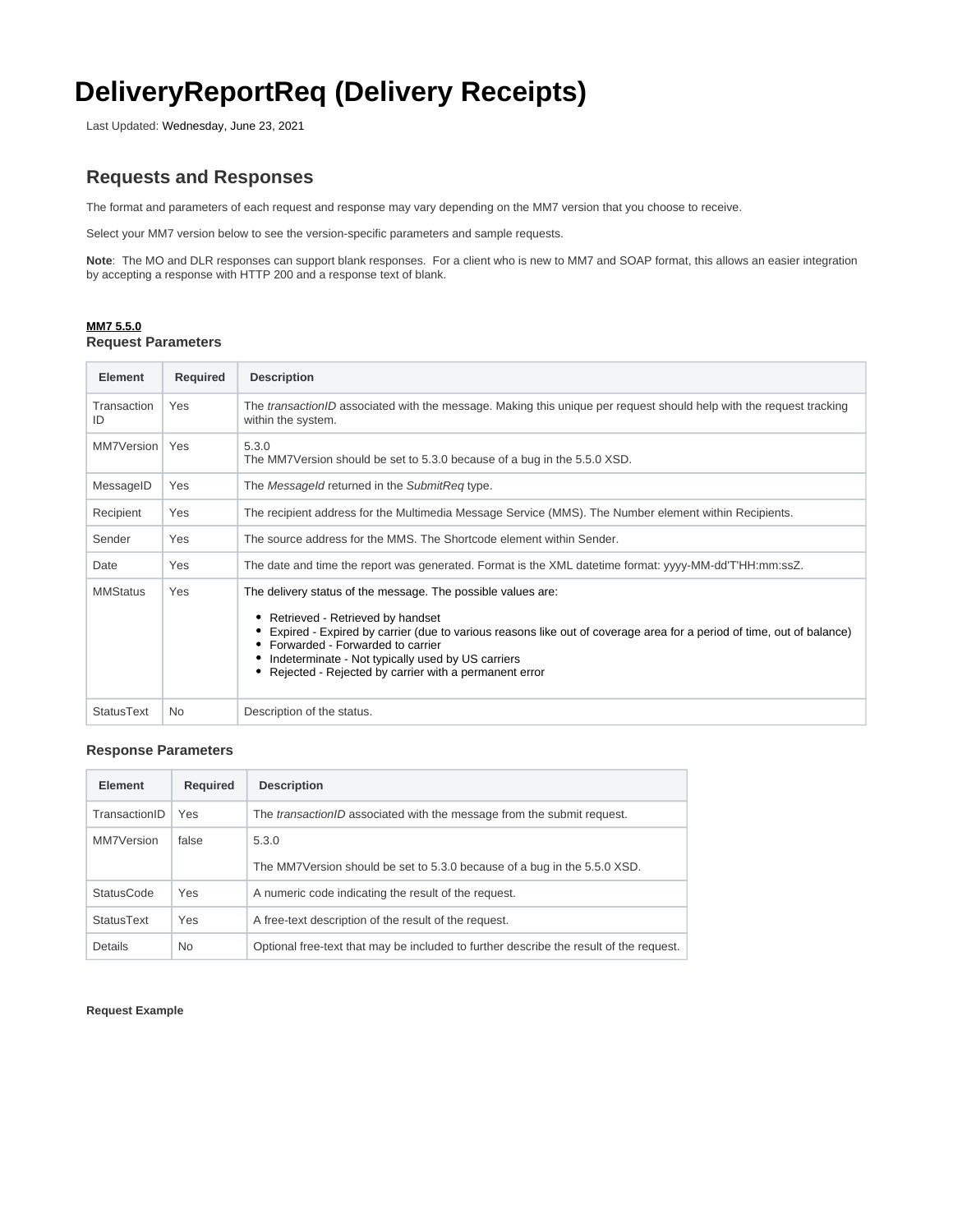```
<?xml version="1.0" encoding="utf-16"?>
<SOAP-ENV:Envelope xmlns:SOAP-ENV="http://schemas.xmlsoap.org/soap/envelope/">
    <SOAP-ENV:Header>
         <mm7:TransactionID SOAP-ENV:mustUnderstand="1" xmlns:mm7="http://www.3gpp.org/ftp/Specs/archive
/23_series/23.140/schema/REL-5-MM7-1-2">bddf328cc0e36a25</mm7:TransactionID>
     </SOAP-ENV:Header>
     <SOAP-ENV:Body>
         <mm7:DeliveryReportReq xmlns:mm7="http://www.3gpp.org/ftp/Specs/archive/23_series/23.140/schema/REL-
5-MM7-1-2" <mm7:MM7Version>5.3.0</mm7:MM7Version>
             <mm7:MessageID>b26bc7214535794d71f36ee31496284e900-7ffa</mm7:MessageID>
             <mm7:Recipient>
                 <mm7:Number>+13127536330</mm7:Number>
             </mm7:Recipient>
             <mm7:Sender>
                 <mm7:Shortcode>63901</mm7:Shortcode>
             </mm7:Sender>
             <mm7:Date>2014-10-30T21:07:54Z</mm7:Date>
             <mm7:MMStatus>Retrieved</mm7:MMStatus>
         </mm7:DeliveryReportReq>
     </SOAP-ENV:Body>
</SOAP-ENV:Envelope>
```
#### **Response Example**

```
<soapenv:Envelope xmlns:soapenv="http://schemas.xmlsoap.org/soap/envelope/">
<soapenv:Header>
     <TransactionID xmlns="http://www.3gpp.org/ftp/Specs/archive/23_series/23.140/schema/REL-5-MM7-1-2"
>fa74d713-e27a-425c-aeec</TransactionID>
</soapenv:Header>
<soapenv:Body xmlns:ns3="http://www.3gpp.org/ftp/Specs/archive/23_series/23.140/schema/REL-5-MM7-1-2">
<ns3:DeliveryReportRsp xmlns="http://www.3gpp.org/ftp/Specs/archive/23_series/23.140/schema/REL-5-MM7-1-2">
<ns3:Status>
     <ns3:StatusCode>1000</ns3:StatusCode>
     <ns3:StatusText>Success</ns3:StatusText>
</ns3:Status>
</ns3:DeliveryReportRsp>
</soapenv:Body>
</soapenv:Envelope>
```
#### **MM7 6.8.0 Request Parameters**

| <b>Element</b> | <b>Required</b> | <b>Description</b>                                                                                                                               |
|----------------|-----------------|--------------------------------------------------------------------------------------------------------------------------------------------------|
| TransactionID  | Yes             | The <i>transactionID</i> associated with the message. Making this unique per request should help with the request<br>tracking within the system. |
| MM7Version     | Yes             | 6.8.0                                                                                                                                            |
| MessageID      | Yes             | The Messageld returned in the SubmitReg type.                                                                                                    |
| Recipient      | Yes             | The recipient address for the MMS. The Number element within Recipients.                                                                         |
| Sender         | Yes             | The source address for the MMS. The Shortcode element within Sender.                                                                             |
| Date           | Yes             | The date and time the report was generated. Format is the XML datetime format: yyyy-MM-dd'T'HH:mm:ssZ.                                           |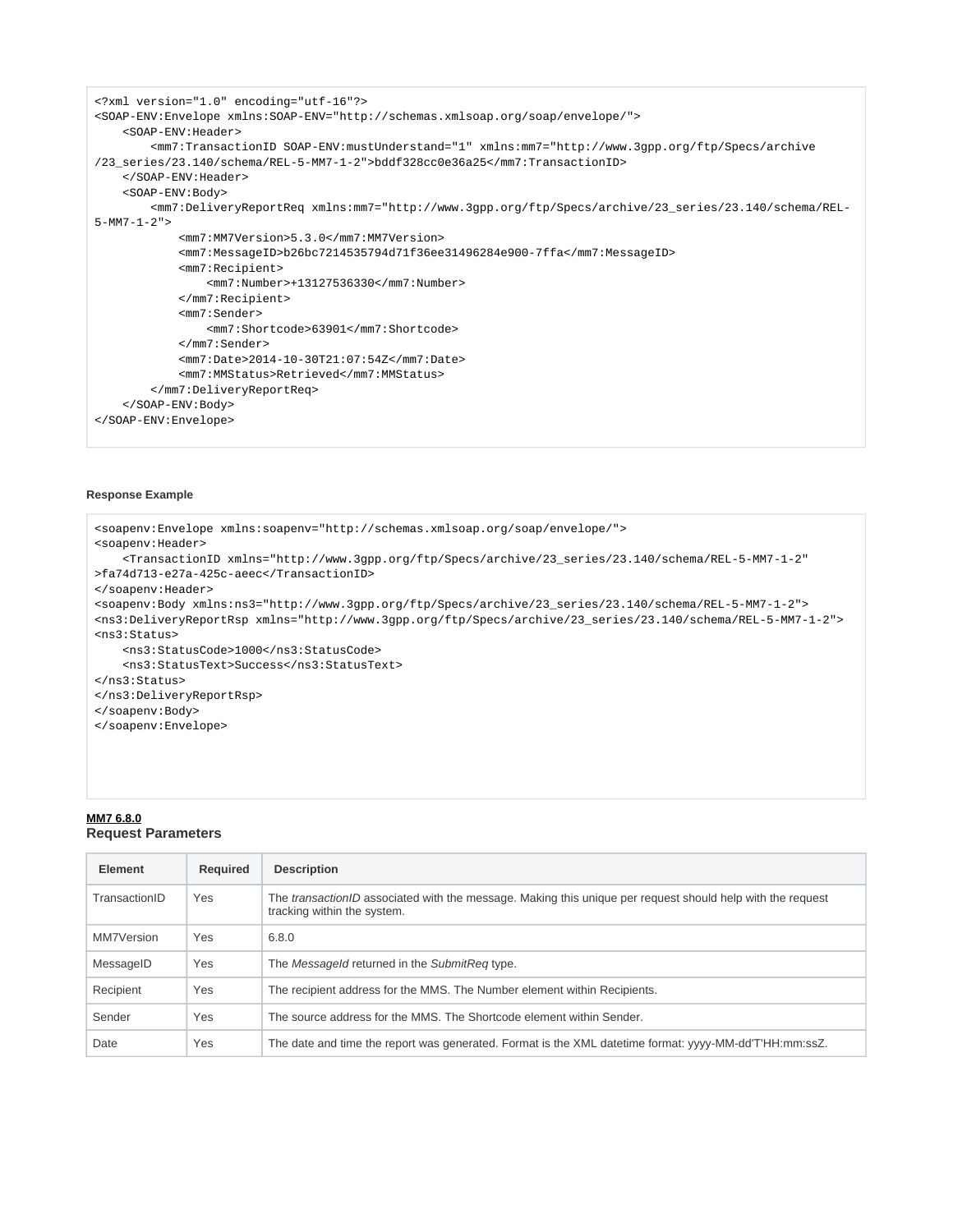| <b>MMStatus</b>              | Yes       | The delivery status of the message. The possible values are:<br>Retrieved - Retrieved by handset<br>Deferred<br>DeliveryConditionNotMet<br>Expired - Expired by carrier (due to various reasons like out of coverage area for a period of time, out of<br>balance)<br>Forwarded - Forwarded to carrier<br>Indeterminate - Not typically used by US carriers<br>٠<br>Rejected - Rejected by carrier with a permanent error<br>SubmissionError - MDN unable to receive MMS<br>Unrecognised |  |
|------------------------------|-----------|------------------------------------------------------------------------------------------------------------------------------------------------------------------------------------------------------------------------------------------------------------------------------------------------------------------------------------------------------------------------------------------------------------------------------------------------------------------------------------------|--|
| <b>MmStatusExten</b><br>sion | <b>No</b> | Not Supported.                                                                                                                                                                                                                                                                                                                                                                                                                                                                           |  |
| <b>StatusText</b>            | <b>No</b> | Description of the status.                                                                                                                                                                                                                                                                                                                                                                                                                                                               |  |
| ApplicID                     | <b>No</b> | Not Supported.                                                                                                                                                                                                                                                                                                                                                                                                                                                                           |  |
| ReplyApplicID                | <b>No</b> | Not Supported.                                                                                                                                                                                                                                                                                                                                                                                                                                                                           |  |
| AuxApplicInfo                | <b>No</b> | Not Supported.                                                                                                                                                                                                                                                                                                                                                                                                                                                                           |  |
| <b>UAProf</b>                | <b>No</b> | If supported by the carrier, it is set within the UACapabilities element.                                                                                                                                                                                                                                                                                                                                                                                                                |  |
| timeStamp                    | <b>No</b> | If supported by the carrier, it is set within the UACapabilities element. This has the last known update of the UACa<br>pabilities.                                                                                                                                                                                                                                                                                                                                                      |  |

## **Response Parameters**

| <b>Element</b>    | Required  | <b>Description</b>                                                                     |
|-------------------|-----------|----------------------------------------------------------------------------------------|
| TransactionID     | Yes       | The <i>transactionID</i> associated with the message from the submit request.          |
| MM7Version        | false     | 6.8.0                                                                                  |
| <b>StatusCode</b> | Yes       | A numeric code indicating the result of the request.                                   |
| <b>StatusText</b> | Yes       | A free-text description of the result of the request.                                  |
| Details           | <b>No</b> | Optional free-text that may be included to further describe the result of the request. |

### **Request Example**

```
<?xml version="1.0" encoding="utf-16"?>
<SOAP-ENV:Envelope xmlns:SOAP-ENV="http://schemas.xmlsoap.org/soap/envelope/">
    <SOAP-ENV:Header>
         <mm7:TransactionID SOAP-ENV:mustUnderstand="1" xmlns:mm7="http://www.3gpp.org/ftp/Specs/archive
/23_series/23.140/schema/REL-6-MM7-1-4">bddf328cc0e36a25</mm7:TransactionID>
    </SOAP-ENV:Header>
    <SOAP-ENV:Body>
         <mm7:DeliveryReportReq xmlns:mm7="http://www.3gpp.org/ftp/Specs/archive/23_series/23.140/schema/REL-
6-MM7-1-4" <mm7:MM7Version>6.8.0</mm7:MM7Version>
             <mm7:MessageID>b26bc7214535794d71f36ee31496284e900-7ffa</mm7:MessageID>
             <mm7:Recipient>
                 <mm7:Number>+13127536330</mm7:Number>
             </mm7:Recipient>
             <mm7:Sender>
                <mm7:Shortcode>63901</mm7:Shortcode>
             </mm7:Sender>
             <mm7:Date>2014-10-30T21:07:54Z</mm7:Date>
             <mm7:MMStatus>Retrieved</mm7:MMStatus>
         </mm7:DeliveryReportReq>
    </SOAP-ENV:Body>
</SOAP-ENV:Envelope>
```